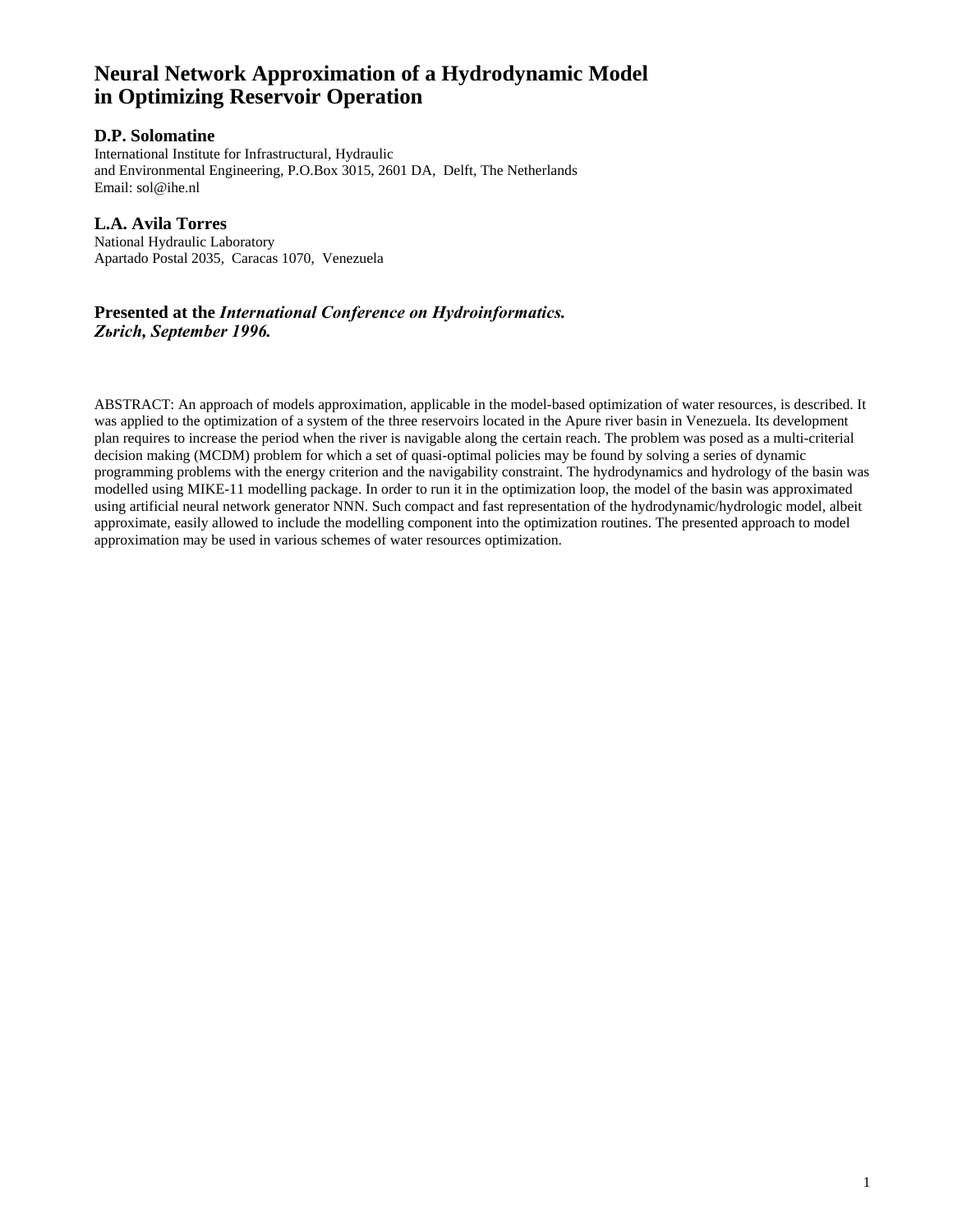#### **1. INTRODUCTION**

The present paper describes the way of approximating hydrodynamic and hydrologic models of a river system, with the aim to simplify the optimization of water resources. The approach was applied to the optimization of a system of the three reservoirs located in the Apure river basin, the largest tributary of Orinoco



(Venezuela). The schematization of the river system is presented on Fig. 1. In this basin, one reservoir (*La Honda*) is in operation, one (*Las Cuevas*) is scheduled, and one (*La Vueltosa*) is under construction. In the near future, three reservoirs will be in joint operation, and this is the scenario that was considered.

The multireservoir system located in the Apure River basin was initially developed exclusively for energy production. Currently, the national development plan is aiming at developing this region, and it has been decided to increase the period when the river is navigable along the reach from Orinoco mouth through Bruzual to Guasdualito.

The particular part of the river reach between Bruzual and Guasdualito is the one where navigability is problematic - between locations 1 and 3 on Fig.1. This river reach is 238.88 km long and is currently navigable only 4 months a year. The intention is to investigate the possibilities of making it navigable for up to 7 months a year, by changing the reservoir operation policies so that water is stored in reservoirs during the wet season, and released during the dry season. At the same time, the energy production must be at the high level as well.

#### 2. POSING THE OPTIMIZATION PROBLEM

The problem of reservoir optimization is covered extensively in various sources (e.g., one of the latest is Ponnambalam and Adams 1996). In the present paper we do not attempt to provide full analysis of the problem, but rather to show techniques that can be applied in various optimization algorithms of a wide range.

The presented problem is a problem of multi-criterial decision making (MCDM): find the reservoirs' operation policies providing for the high values of the two conflicting criteria: (1) follow the energy production target as close as possible; (2) maximize the period of time when the river is navigable.

Among the various approaches to the multi-criterial problems, the following was chosen: one criterion is considered a "soft" constraint (navigability), and the problem is solved a number of times as a single-criterion problem with respect to the energy criterion. This allows to generate a set of possible alternative operating policies from which the decision maker could then make a choice.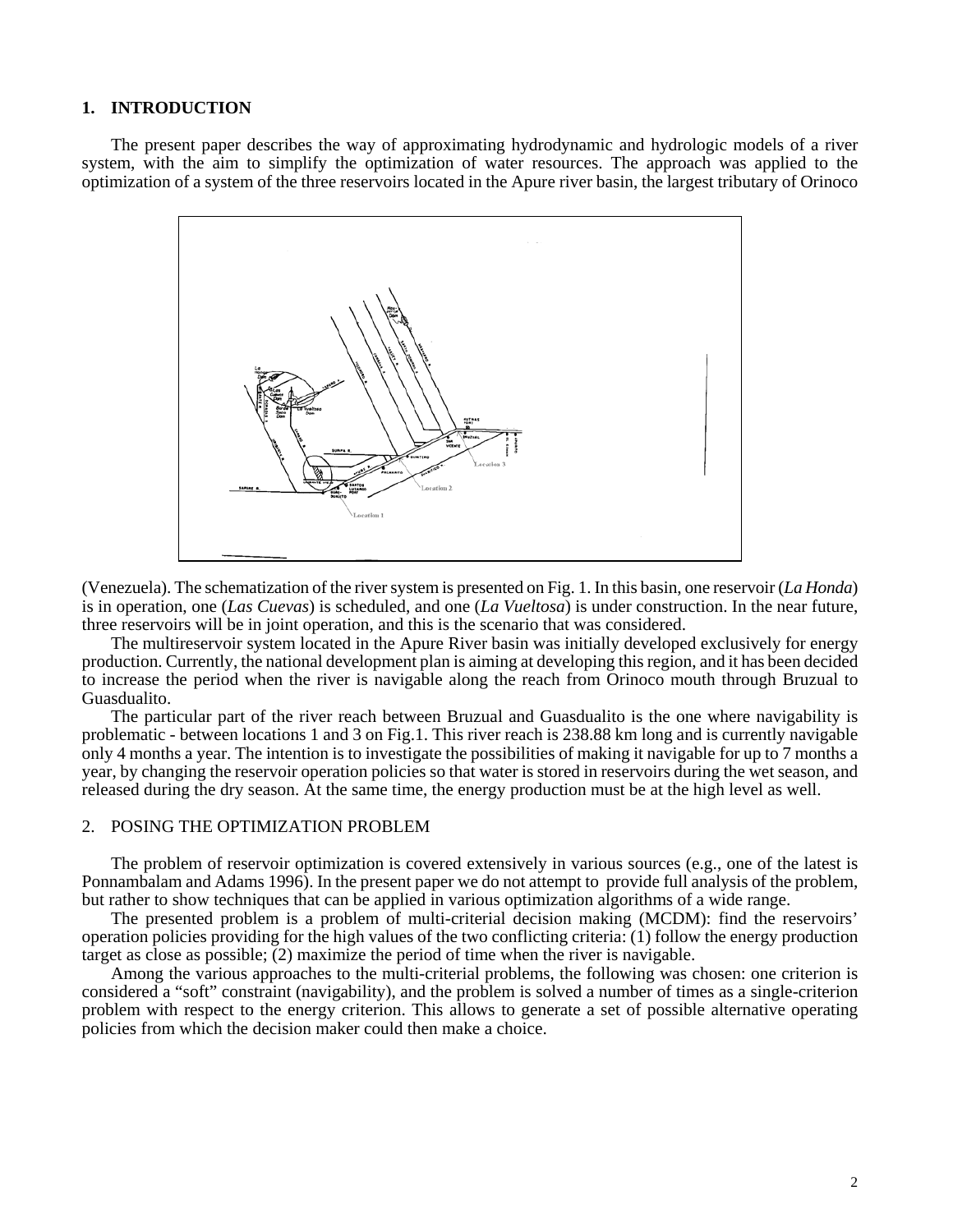

In general formulation, the control variables vector consists of the water releases (*WR*) from the three reservoirs for the specified moments of time (daily, weekly, etc.), which will be called an *operation policy*. The releases are of two types: releases through turbines, or *energy releases (ER)*, and the *bottom outlet releases (BOR)*, or *non-energy releases*, which do not contribute to the energy production.

$$
\sum_{i=1}^{N} w_i \sum_{t=1}^{T} POS \left( \text{ } PTAR_t^{(i)} \text{ } \text{ } \text{ } PGEN_t^{(i)} \text{ } (WR) \text{ } \right) \text{ } \right) \rightarrow \min
$$

The single-criterion problem is posed as a dynamic programming problem (DPP) as follows: where  $w_i$  = weighting coefficient of reservoir *i*;  $N =$  number of reservoirs;  $PGEN_t^{(i)}(WR) =$  generated power at time moment *t* at the reservoir *i*;  $PTAR<sub>t</sub><sup>(i)</sup>$  = power target at time moment *t* at the reservoir *i*; reservoir number *i* = 1,2,3; *POS(x)* is 0 for negative *x*, and is *x* for positive *x*), subject to the following constraints (expressed here verbally):

- period of time when water levels *WLj (WR),*at the three specified locations *j*=1,2,3 (see Fig.1) are above *h* metres (*h*=1.6...2.0), is longer than *m* months (*m*=5...7) (navigability constraint);
- state transformation constraints linking the reservoir storages at the consecutive time moments;
- upper and lower reservoir storage constraints;
- constraints for minimal reservoir releases *WR* due to the demands for drinking, industrial water, ecological releases, etc.;

Operation policy (water releases *WR*) influences the main criterion (generated power *PGEN(WR)*), as well as the constraints. The most important influence is incorporated in the dependency  $WL_i(WR)$ , ( $j=1,2,3$ ) of water levels downstream on water releases from the reservoirs; this dependency is modelled by the MIKE-11/NAM modelling system. In order to check the navigability constraint, it is necessary to know the relation between the releases upstream and the water levels downstream - such dependency is provided by the model considered below.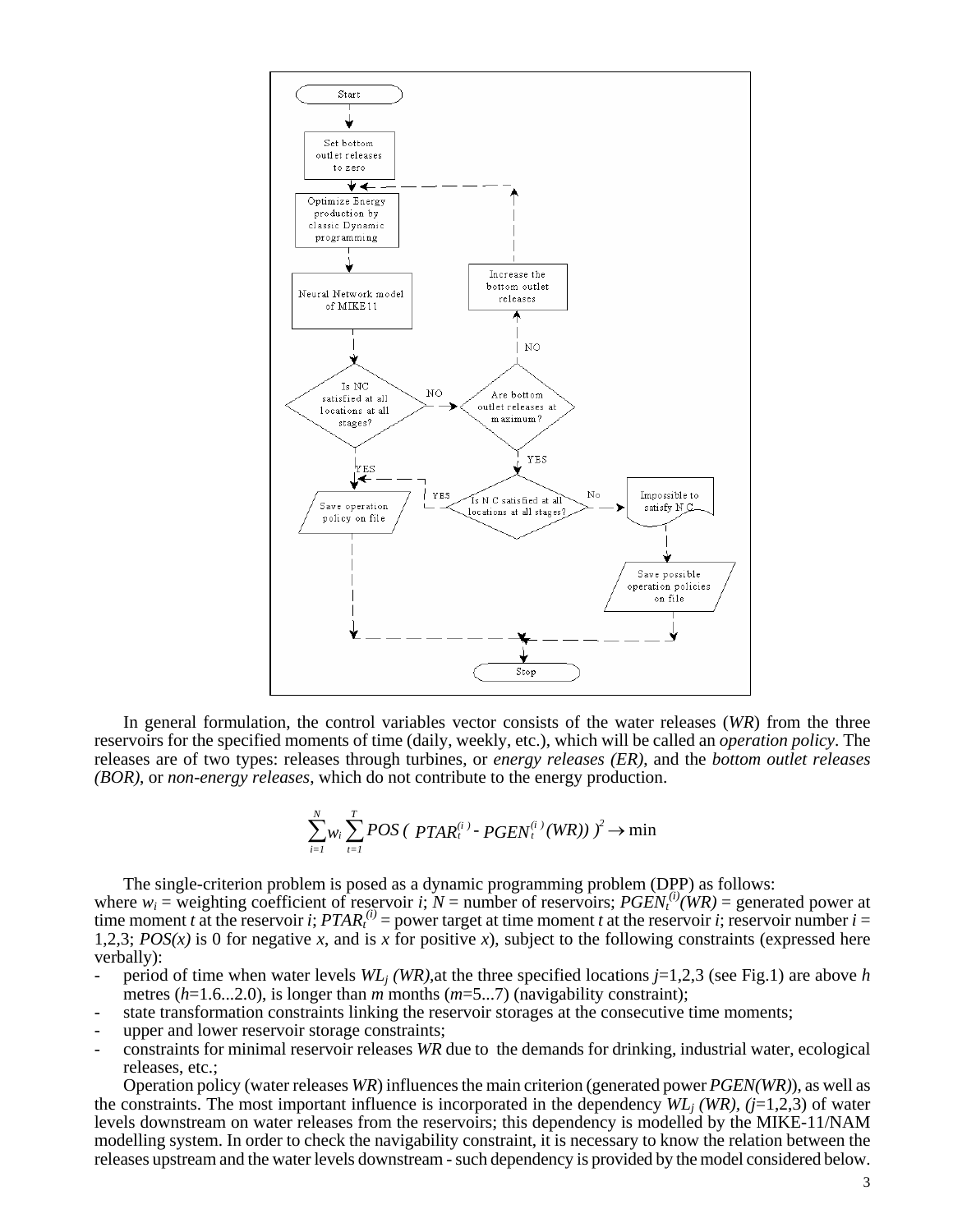Among various possible ways to approach the full MCDM problem, due to lack of time allocated for the current stage of this research, a simplified approach allowing to obtain a quasi-optimal solution was chosen. The DPP optimization problem (with the energy criterion, over 1 year time horizon) is solved *N* times with only the energy releases ER as control variables. At first, the solution is found for the case of the zero BOR (bottom outlet, non-energy releases). With every new run of DPP, BOR are subsequently increased in certain time points in such a way, that the water levels along the river reach are pushed up until they are above the level minimally required for navigability.

After every optimization run the data on the two original criteria - (1) deviation in energy production and (2) water levels along the river reach - are stored to file. After that the two-criterial decision problem has to be solved to obtain the overall reservoirs operation policy. One of the considered schemes of obtaining a quasi-optimal solution is presented on Fig.2 (see Solomatine and Tan 1995 as well).

## 3. HYDRODYNAMIC AND HYDROLOGIC MODELLING

In order to model the river basin under study, a MIKE-11 modelling system was used. It includes, among others, the 1-D hydrodynamic module (HD), and the hydrologic rainfall-runoff module (NAM).

#### *3.1. Rainfall-runoff modelling*

NAM is a general purpose lumped conceptual modelling tool for simulating rainfall-runoff processes in rural catchments. It accounts for the moisture content in the four different and mutually interrelated storages which represent physical elements of the catchment. In out case study 21 subcatchments of the Apure river basin were selected for the simulation of one year of hydrological data.

The four storages in the model where water is stored are: snow storage (optional), surface storage, lower zone storage and ground water storage. The storages are connected by the equations that simulate the land phase hydrological cycle.

#### *3.2. Hydrodynamic modelling*

The hydrodynamic module (HD) is the core of MIKE-11, and forms the basis for other modules, like flood forecasting, advection-dispersion, water quality and non-cohesive transport modules. An implicit finite-difference 6-point Abbott-Ionescu scheme for solving the De Saint-Venant's equations is implemented. HD module receives the runoff hydrographs from NAM module and treats them as boundary conditions for computation of water levels and discharges along the river system. Bed resistances can be described by the Chezy or Manning coefficients.

Main input for the HD component was the following:

- 15 river cross-sections and bed roughnesses;
- upstream boundary conditions of 'Q type': discharges from each reservoir, and the runoffs from subcatchments supplied by the NAM module;
- downstream boundary condition of 'Q-h type': a rating curve at Bruzual downstream.

For the study of the Apure river basin, not all data necessary for the comprehensive modelling was present, partly because the parameters of the reservoirs under construction are not yet fully known. That is why some data has been artificially generated (several cross-sections, some portions of rainfall and evaporation data, discharges from the reservoirs, area-volume curves of the reservoirs). The MIKE-11 models were calibrated by trial-anderror calibration, due to the certain properties of this package excluding the possibility of the automatic calibration (on automatic calibration of hydrologic models, see Solomatine 1995).

#### 4. NEURAL NETWORK APPROXIMATION OF HYDRODYNAMIC/HYDROLOGIC MODEL

In order to include MIKE-11 into an optimization loop, it has been decided not to do it directly but to construct a simplified model of MIKE-11 model, and to use this latter. There were two reasons for that:

the user communicates with MIKE-11 through the sequence of menus and it is impossible to run only computational modules in an unattended manner, for example activating them from another program;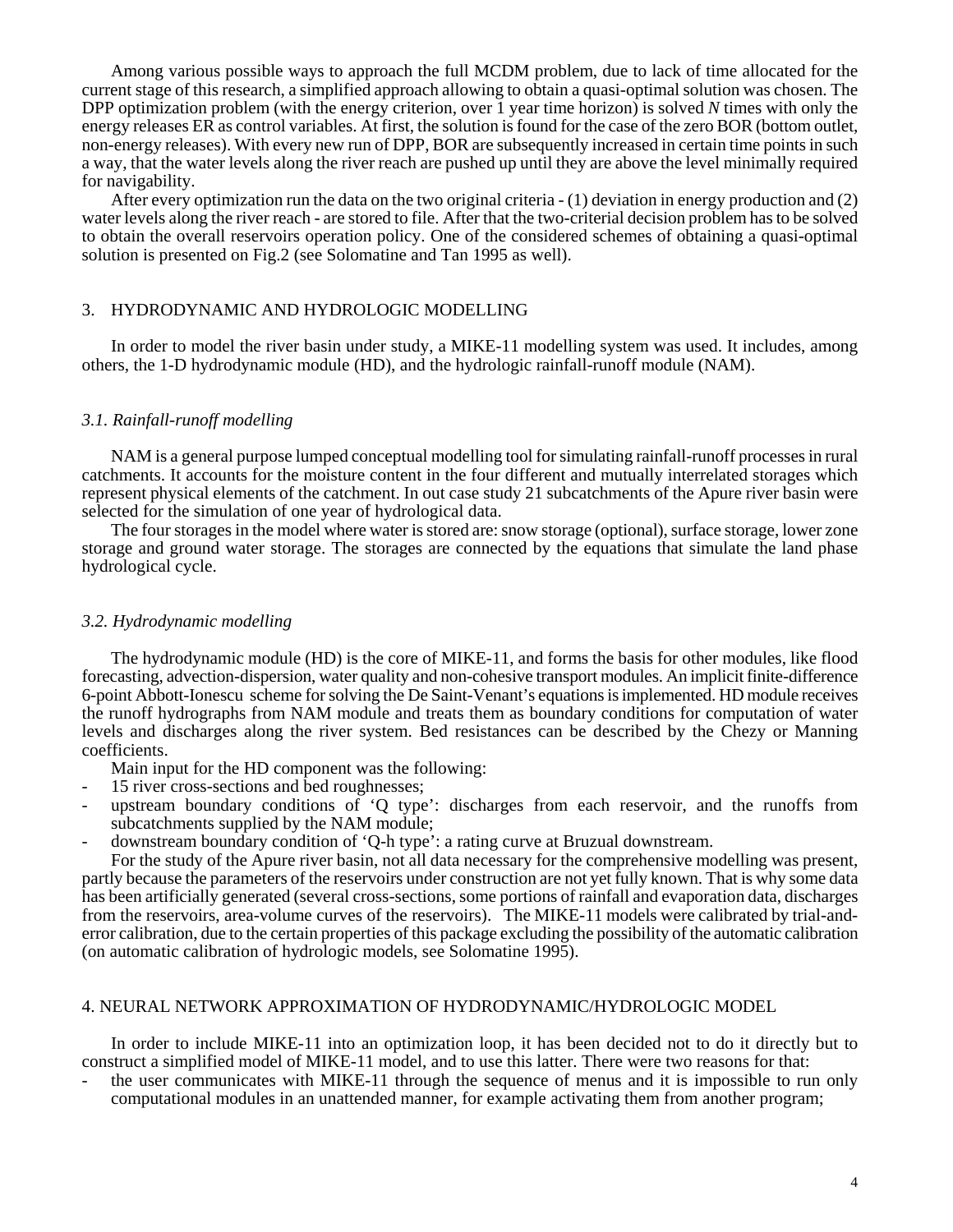

- time of just one HD component run was quite considerable, so the total running time of the full optimization could have been prohibitively long for experiments with it.

In more detail, the architectural aspects of modelling systems are considered by Solomatine 1996a, 1996b. In order to approximate MIKE-11 model (HD and NAM) of the river basin, it was found reasonable to use an artificial neural network (ANN) (see Smith 1993, Zurada 1992). PC-based ANN packages that were available at the time of this study did not allow to generate C or Pascal code representing ANN that could have been compiled into an executable module, so a neural network tool NNN was built. NNN implements a feed forward backpropagation ANN with the steepest descent error minimization, with one hidden layer. ANN is represented on Fig. 3. Inputs to the ANN are distributed between hidden nodes (Fig.4) which transform them into output signals which are sent to all output nodes (Fig.5); which, in turn, are transform them into outputs. Inputs to the

$$
x_i, \quad i=1,\ldots,N_{inp}
$$

network are:

$$
y_j = g (a_{0j} + \sum_{i=1}^{N_{imp}} a_{i j} x_i), j = 1,...,N_{hid}
$$



Outputs of the hidden layer of nodes are:

$$
z_k = g (b_{0k} + \sum_{j=1}^{N_{hid}} b_{jk} y_j), \ \ k = 1, ..., N_{out}
$$

$$
\begin{array}{ccc}\nY_1 & & \xrightarrow{f_1} & & \xrightarrow{f_2} & & \xrightarrow{f_3} \\
\vdots & & & & & & \\
Y_1 & & & & & & \\
Y_2 & & & & & & \\
Y_3 & & & & & & \\
\end{array}
$$

Outputs of the output nodes are:

$$
g\left(u\right) = \frac{1}{1 + e^{-u}}
$$

The transfer function  $g$  bound between 0 and  $+1$  is

$$
(N_{inp} + 1)N_{hid} + (N_{hid} + 1)N_{out}
$$

In total, there are

parameters (weights *a* and *b*) to be identified; this is achieved by the so-called *training*, or *calibration* of ANN in such a way that the error in reproducing reality (observed data, or in our case, the MIKE-11 outputs) is minimal.

If observed output is *OBSi* and ANN model's output is *MODi* then the mean squared error is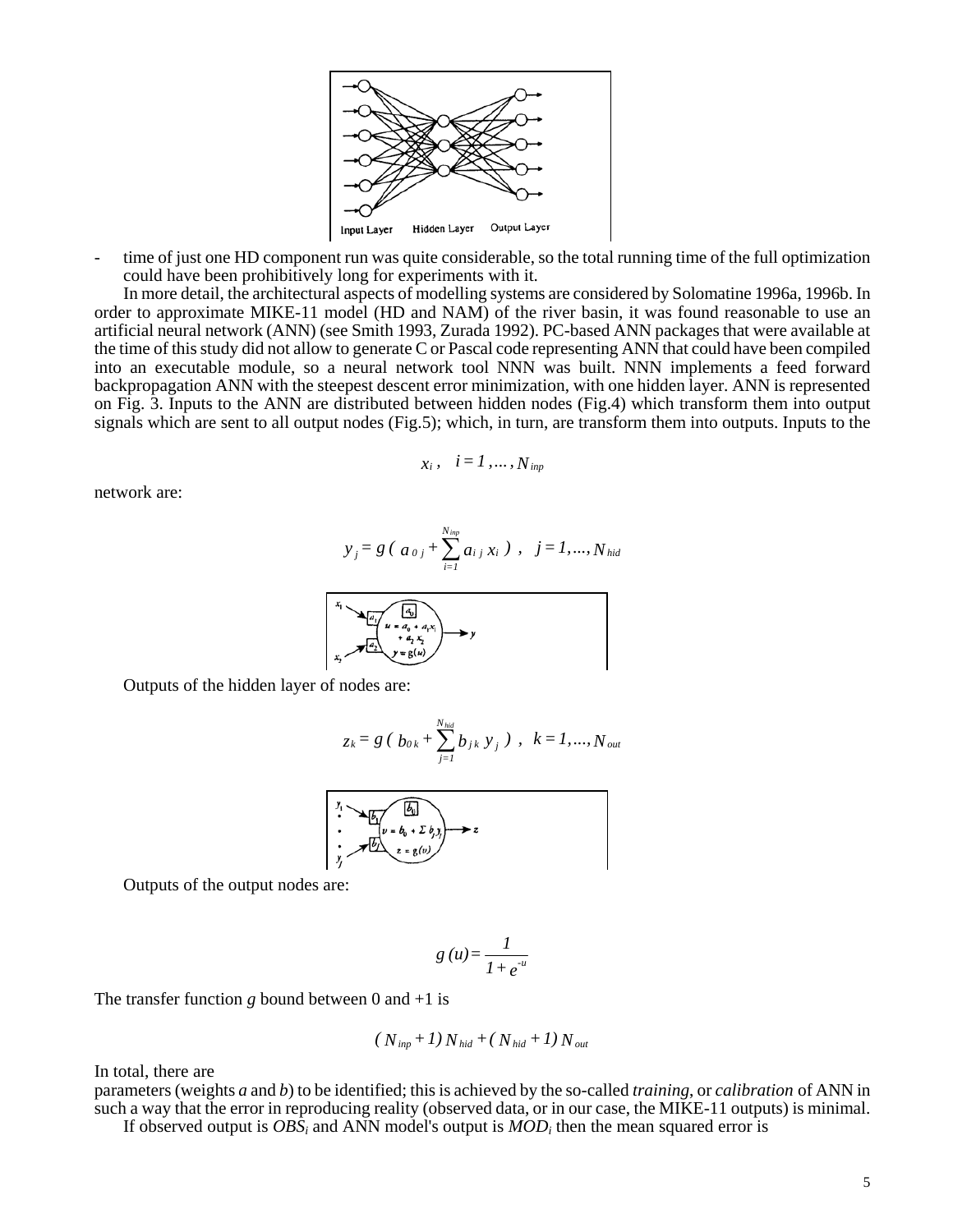$$
E = \frac{1}{Nexamp} \sum_{i}^{Nexamp} (OBS_i - MOD_i)^2
$$

In order to find the minimum value of E, it is necessary to solve an optimization problem: *find such values of weights a and b that bring E to minimum*

Since function E is known analytically, and it is differentiable, it is possible to use gradient-based methods like steepest descent (Smith 1993), or more efficient conjugate gradients method..

There was a number of experiments using NNN conducted, with the training sets of daily and weekly data, time spans ranging from 1 to 5 years, number of inputs ranging from 25 to 29, number of hidden neurons from 5 to 20, and the number of outputs - from 1 to 3. The limits of this paper do not allow to present all results; Fig. 3 shows the results of ANN training by feeding it with the computed weekly water levels for years 1981-82. Inputs (25 in total) were constituted of runoffs from 21 subcatchments, 3 releases from the reservoirs and the water level at the previous time step. The only ANN output is water level at the certain location. Instead of having one ANN with 3 outputs for the three locations it was found that to have 3 ANNs for each location brings better results.



Fig.4 presents the output of the ANN (trained on 1981-82 data) fed by the 1983 input data, which is compared to the actual water levels for 1983 given by MIKE-11. This demonstrates the predicting capabilities of ANN.

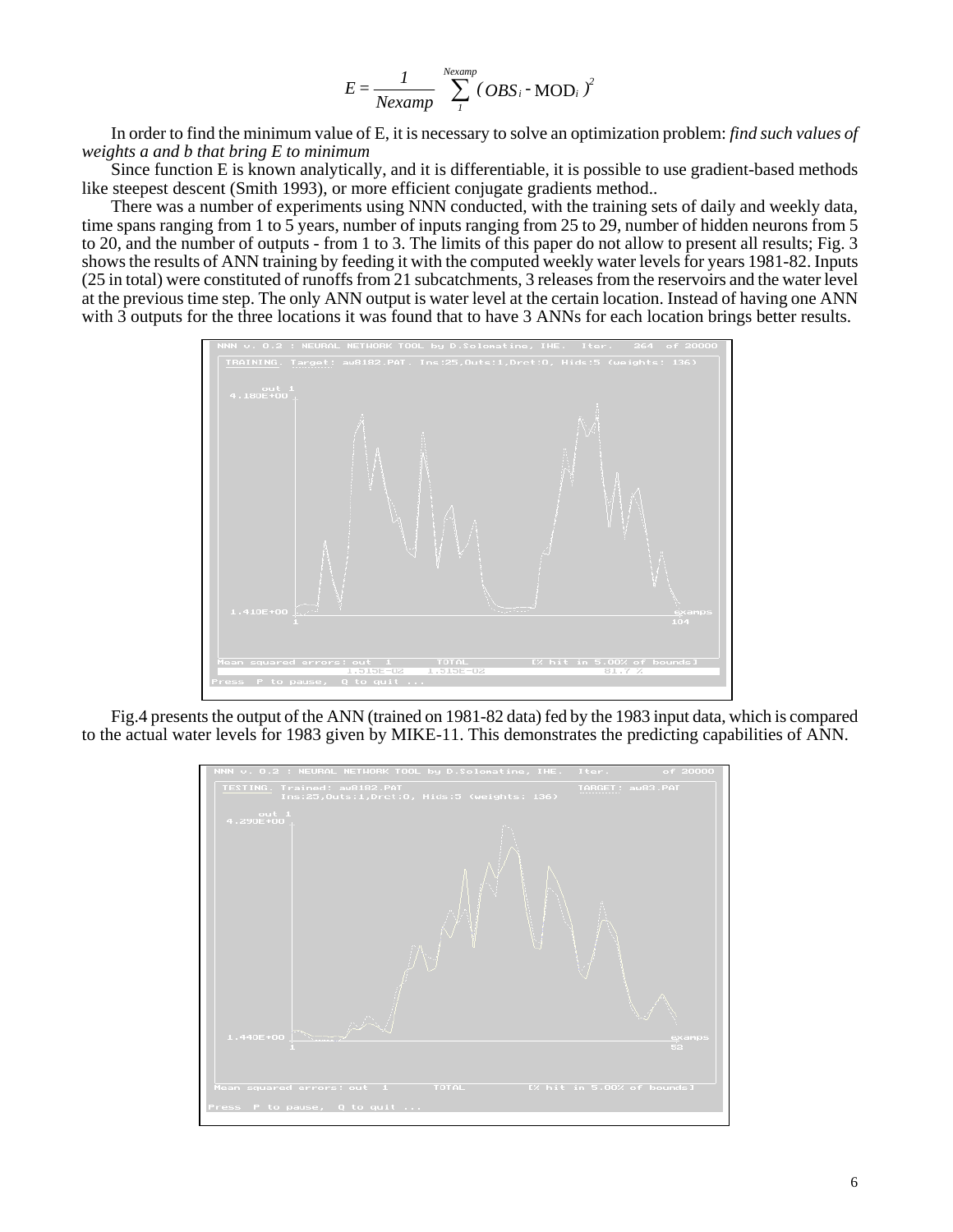After ANN was trained, the NNN tool generated Pascal code which was then compiled, resulting in the small executable module of 12 Kbytes in size. This module was then included in the optimization loop instead of MIKE-11 system.

## 5. RESULTS OF OPTIMIZATION



Having the MIKE-11 approximation in the form of an executable generated through the use of NNN neural network tool, it became possible to solve the optimization problem in limited time, and to experiment with the various algorithmic optimization schemes. One of the schemes investigated used was presented on Fig.2. The water depths with no bottom outlet releases (BOR), and with maximum BOR preliminary results are shown on Fig. 8 and 9 respectively. The changes in the generated power and the target curve are shown on Fig.10.



It must be mentioned that because of lack of time and lack of certain data sets, the full optimization was not fully completed. The planned experiments will involve:

formulation and solving the DPP incorporating the full vector of unknowns *WL*, and possibly using stochastic optimization;

implementation of the MCDM procedures for choosing alternative policies.